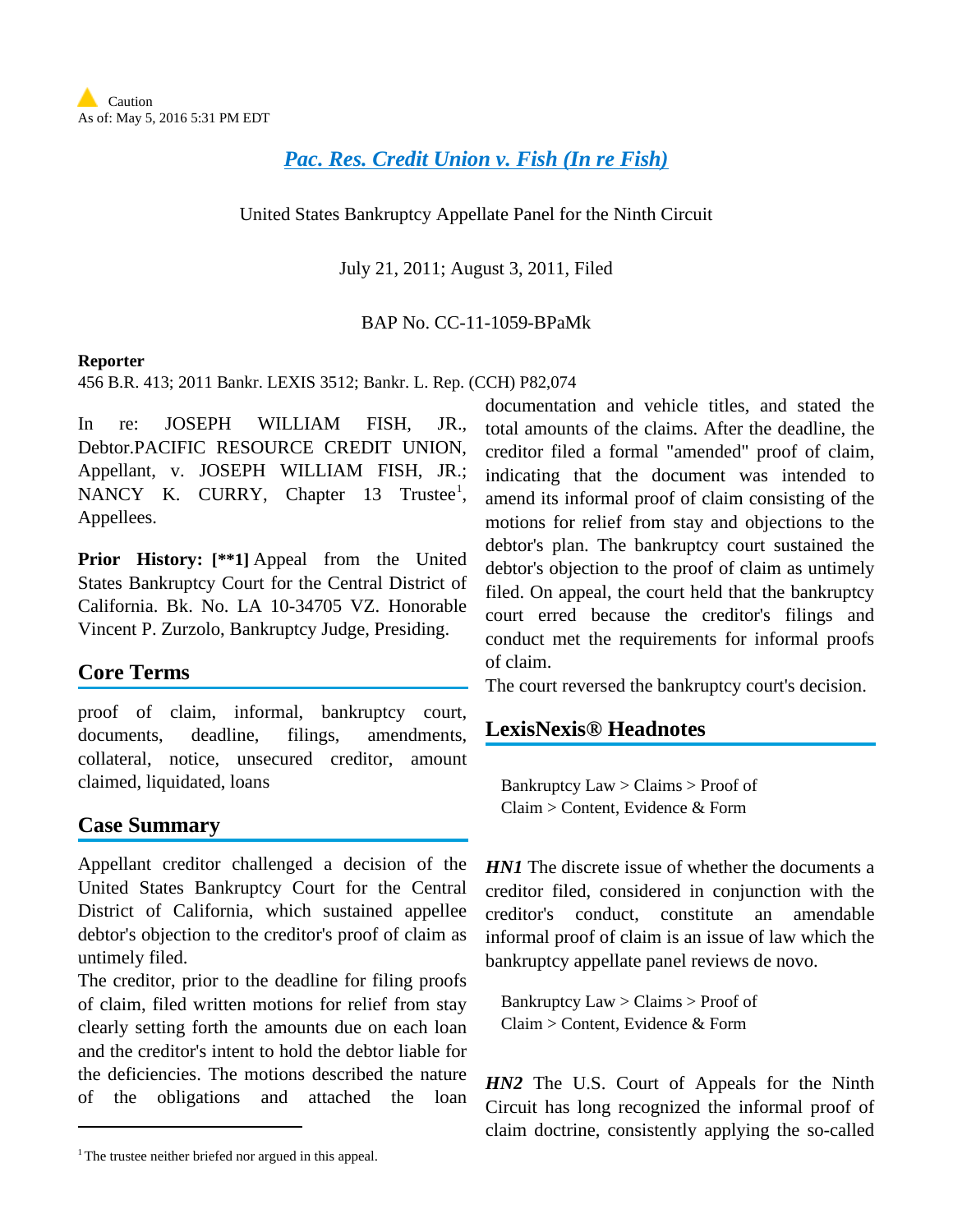rule of liberality in amendments to creditors' proofs of claim so that the formal claim relates back to a previously filed informal claim. This is consistent with the Circuit's broader rule on amendments to proofs of claim: In the absence of prejudice to an opposing party, the bankruptcy courts, as courts of equity, should freely allow amendments to proofs of claim that relate back to the filing date of the informal claim when the purpose is to cure a defect in the claim as filed or to describe the claim with greater particularity.

Bankruptcy Law > Claims > Proof of Claim > Content, Evidence & Form

*HN3* Under the informal proof of claim doctrine, a timely informal proof of claim may be amended after the bar date by the filing of a formal proof of claim. For a document to constitute an informal proof of claim, it must state an explicit demand showing the nature and amount of the claim against the estate, and evidence an intent to hold the debtor liable. The requirements are: (1) presentment of a writing; (2) within the time for the filing of claims; (3) by or on behalf of the creditor; (4) bringing to the attention of the court; (5) the nature and amount of a claim asserted against the estate.

Bankruptcy Law > Claims > Objections to Claims

*HN4* Prejudice requires more than simply having to litigate the merits of, or to pay, a claim--there must be some legal detriment to the party opposing.

**Counsel:** Appearances: A. Lysa Simon argued for appellant Pacific Resource Credit Union.

Thomas B. Ure, III, argued for appellee Joseph William Fish, Jr.

**Judges:** Before: BRANDT<sup>[2](#page-1-0)</sup> PAPPAS, and MARKELL, Bankruptcy Judges.

 $\overline{a}$ 

#### **Opinion by:** BRANDT

## **Opinion**

**[\*415]** BRANDT, Bankruptcy Judge:

The bankruptcy court sustained Debtor's objection to appellant's proof of claim as untimely filed, rejecting appellant's argument that its filings with the court prior to the deadline were an informal proof of claim.

We REVERSE, and publish to highlight the continuing viability of the informal proof of claim doctrine in the Ninth Circuit.

### **I. FACTS**

 $\overline{a}$ 

Debtor Joseph William Fish, Jr. filed a chapter  $13<sup>3</sup>$  $13<sup>3</sup>$  $13<sup>3</sup>$ bankruptcy petition on 17 June 2010. The claims bar date was set for 1 November 2010.

Debtor had three loans from **[\*\*2]** Pacific Resource Credit Union ("PRCU"), secured by a 2007 Chevrolet Silverado, 2005 Carrera boat and trailer, and a 1994 GMC truck. His schedules indicated an intent to surrender the GMC truck and the boat and trailer. The chapter 13 plan provided for payments on the Silverado but not on the other collateral.

On 20 July 2010 PRCU filed two motions for relief from stay. One motion was filed for the two (crosscollateralized) loans secured by the GMC truck and the boat and trailer. The form motion indicated a "total claim as of 7/19/10" of \$14,112.80 for the GMC truck loan, and \$76,207.57 for the boat and trailer loan. The motion included a description of the loans, including interest rates, and attached copies of the loan agreements and titles to the

<span id="page-1-1"></span><span id="page-1-0"></span><sup>2</sup> Hon. Philip H. Brandt, Bankruptcy Judge for the Western District of Washington, sitting by designation.

<sup>3</sup> Unless otherwise indicated, all code, chapter, and section references are to the Bankruptcy Code, *11 U.S.C. §§ 101-1330*. "Rule" references are to the Federal Rules of Bankruptcy Procedure.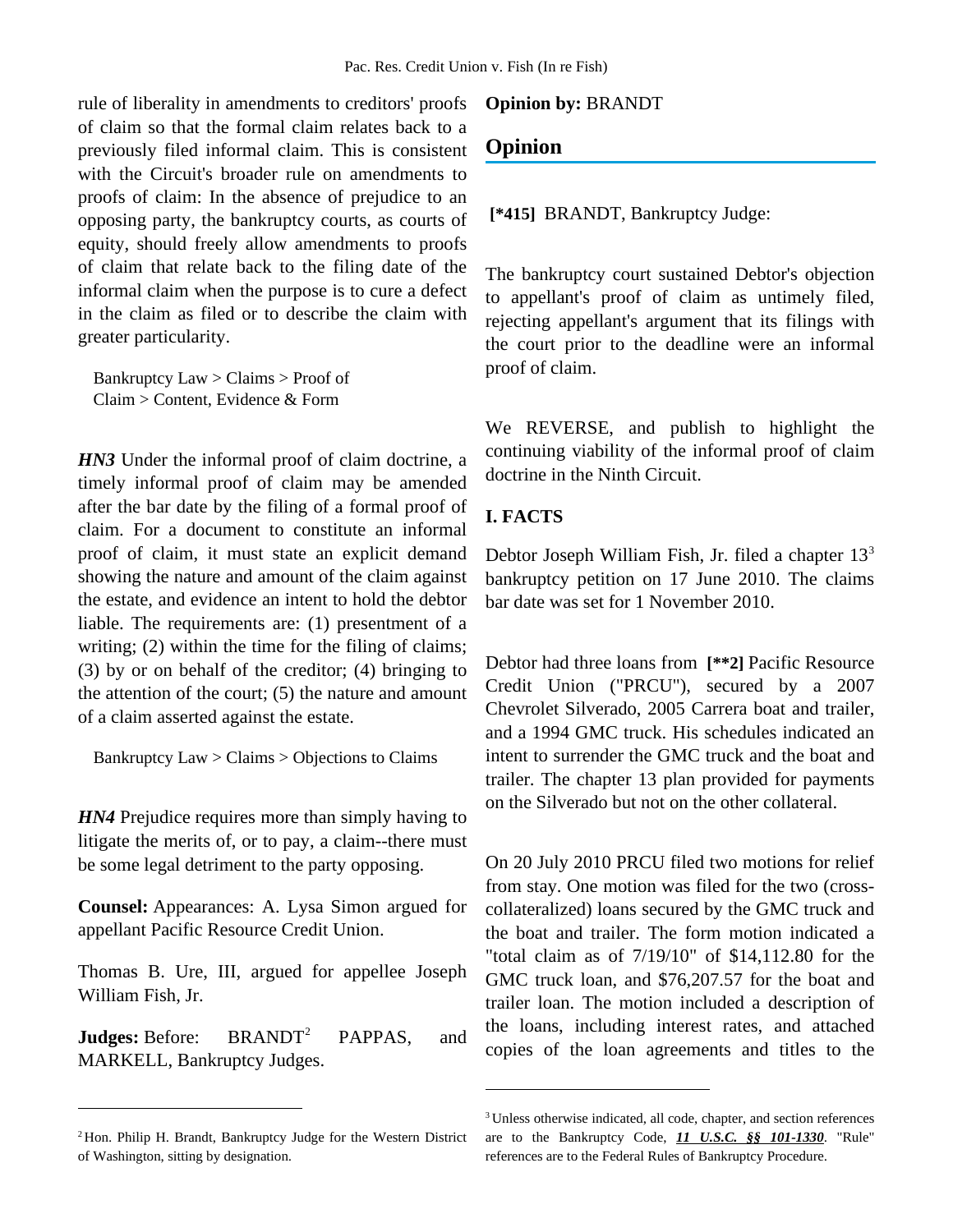collateral. The memorandum in support of the motion included the following language: "The Credit Union is entitled to relief from the automatic stay and to file a proof of claim for the deficiency, once the vehicles are recovered and liquidated."

The other motion for relief from stay on the loan secured by the 2007 Silverado indicated a "total claim as of 7/19/10" of \$34,468.99 and also included details of the loan and documentation. The **[\*\*3]** memorandum contained identical language regarding PRCU's entitlement to file a proof of claim for the deficiency.

The bankruptcy court granted both motions by orders entered 6 August 2010 and 12 August 2010. PRCU proceeded to pursue its state law remedies, repossessing its collateral and beginning the process of liquidating it.

**[\*416]** On 22 July 2010 PRCU filed an objection to confirmation of Debtor's chapter 13 plan, again providing details of all three loans, including the amounts due. The section of the objection entitled "Standing" contained the following language:

The Debtor's Schedule D indicates that each of the three (3) loans is undersecured. According to the Debtor's Schedule "D," the three (3) loans are undersecured in excess of the sum of \$55,000. The Credit Union is an unsecured creditor for the amounts owed in excess of the liquidated value of the collateral.

<span id="page-2-1"></span><span id="page-2-0"></span>On 28 October 2010 PRCU filed a supplemental objection to confirmation based on Debtor's lack of cooperation in the discovery process. Paragraph 31 of that supplemental objection reads in part: "The Debtor's Plan provides for virtually no payments to the unsecured creditors, in which class the Credit Union is a member."

PRCU **[\*\*4]** also participated in the case by filing a request for disclosure of Debtor's federal income tax returns and annual statement of income and expenditures. PRCU thereafter deposed Debtor and requested production of documents, which were not provided; on 22 October 2010 PRCU moved to compel production. On 4 October 2010 PRCU moved to extend the deadline for filing a complaint to determine nondischargeability.

On 10 November 2010, ten days after the deadline for filing proofs of claim set out in the notice of the bankruptcy case, as required by *Rule*  $3003(c)(3)^4$  $3003(c)(3)^4$ PRCU filed a formal "amended" proof of claim for \$85,701.11, indicating that the document was intended to amend its informal proof of claim consisting of the motions for relief from stay and objections to Debtor's plan. PRCU attached a memorandum of points and authorities explaining why those documents qualified as informal proofs of claim. The memorandum also indicated that all three items of collateral had either been liquidated or were in the process of being liquidated, and that the amended claim was for the deficiency balances on each loan.

Debtor filed an objection to claim under *Rule 3007*[5](#page-2-1) , objecting to PRCU's claim as late-filed. PRCU responded that its prior filings were an informal proof of claim which its formal claim was

<sup>5</sup> Which provides:

 $\overline{a}$ 

<sup>4</sup> Which provides in pertinent part:

<sup>(3)</sup> Time for filing.

The court shall fix and for cause **[\*\*5]** shown may extend the time within which proofs of claim or interest may be filed.

<sup>(</sup>a) Objections to Claims

An objection to the allowance of a claim shall be in writing and filed. A copy of the objection with notice of the hearing thereon shall be mailed or otherwise delivered to the claimant, the debtor or debtor in possession, and the trustee at least 30 days prior to the hearing.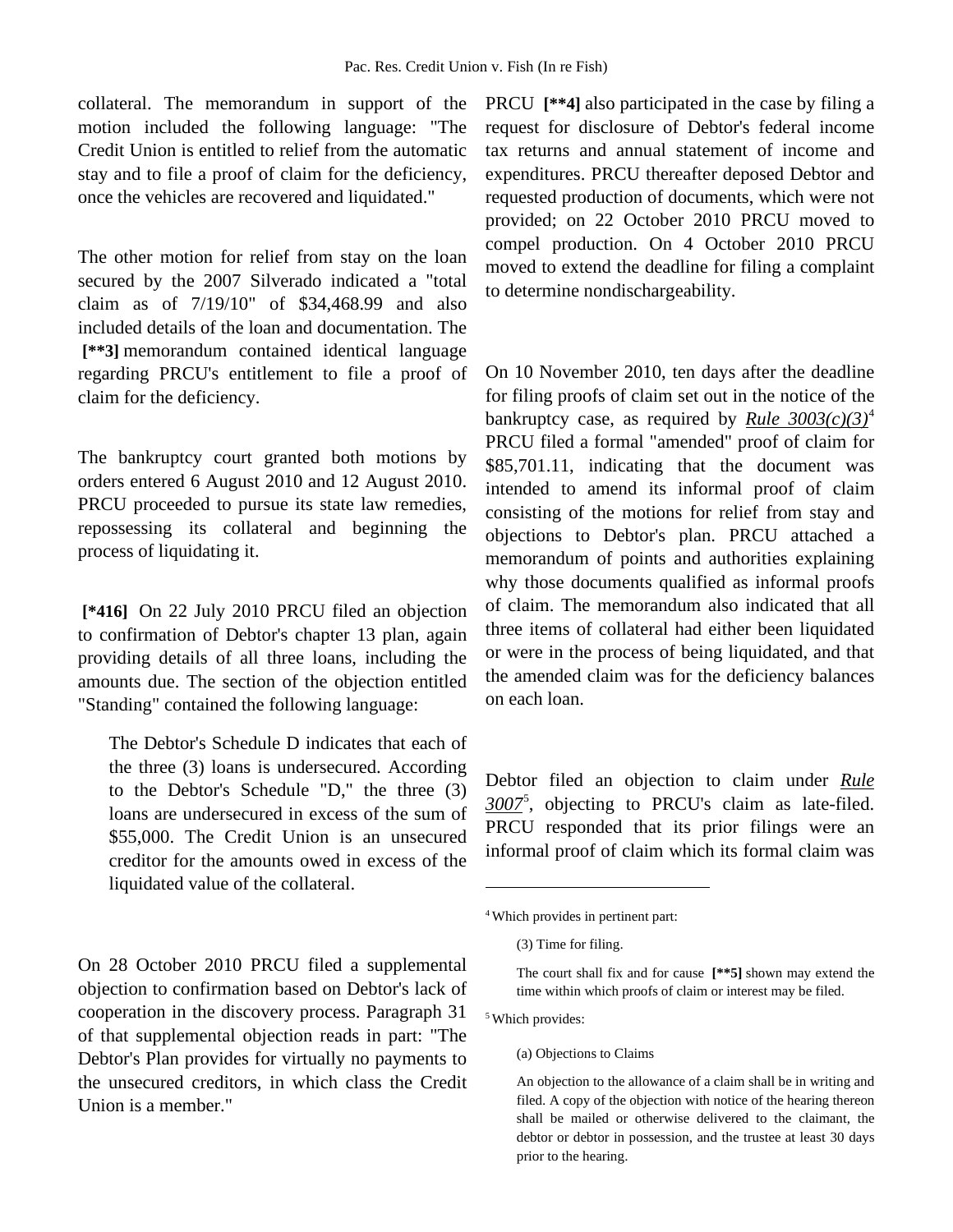amending. After a hearing, the bankruptcy court sustained Debtor's objection, ruling without further findings or elaboration:

It's the burden on [PRCU] to establish that these informal proofs of claim gave adequate notice to the moving party of the existence of the claim and the amount of the claim so they could adequately take into account that a claim indeed is being asserted. That burden hasn't been carried.

Transcript, 10 January 2011, page 5, lines 8-13.

PRCU timely appealed.

### **II. JURISDICTION**

The bankruptcy court had jurisdiction via *28 U.S.C. § 1334* and *§ 157(b)(1)* and **[\*417]** *(b)(2)(B)*, and we do under *28 U.S.C. § 158(c)*.

### **III. [\*\*6] ISSUE**

Whether the bankruptcy erred in ruling that PRCU had not established that its filings prior to the claims deadline constituted an informal proof of claim.

#### **IV. STANDARD OF REVIEW**

Debtor argues for an abuse of discretion standard, which is correct for rulings on allowing amendments to proofs of claim generally. *[In re](http://advance.lexis.com/api/document?collection=cases&id=urn:contentItem:3S4X-JH40-0039-P4MV-00000-00&context=1000516)  [Sambo's Restaurants, Inc., 754 F.2d 811, 816-17](http://advance.lexis.com/api/document?collection=cases&id=urn:contentItem:3S4X-JH40-0039-P4MV-00000-00&context=1000516)  [\(9th Cir. 1985\)](http://advance.lexis.com/api/document?collection=cases&id=urn:contentItem:3S4X-JH40-0039-P4MV-00000-00&context=1000516)*; *[In re JSJF Corp., 344 B.R. 94, 99](http://advance.lexis.com/api/document?collection=cases&id=urn:contentItem:4K1R-4R80-TVXP-23BP-00000-00&context=1000516)  [\(9th Cir. BAP 2006\)](http://advance.lexis.com/api/document?collection=cases&id=urn:contentItem:4K1R-4R80-TVXP-23BP-00000-00&context=1000516)*, aff'd and remanded, *[277 Fed.](http://advance.lexis.com/api/document?collection=cases&id=urn:contentItem:4SGV-K0G0-TXFX-D31P-00000-00&context=1000516)  [App'x 718 \(9th Cir. 2008\)](http://advance.lexis.com/api/document?collection=cases&id=urn:contentItem:4SGV-K0G0-TXFX-D31P-00000-00&context=1000516)*. But *HN1* the discrete issue of whether the documents a creditor filed, considered in conjunction with the creditor's conduct, constitute an amendable informal proof of claim is an issue of law which we review de novo. *[In re Pizza of Hawaii, Inc., 761 F.2d 1374, 1377](http://advance.lexis.com/api/document?collection=cases&id=urn:contentItem:3S4X-H7X0-0039-P055-00000-00&context=1000516)  [\(9th Cir. 1985\)](http://advance.lexis.com/api/document?collection=cases&id=urn:contentItem:3S4X-H7X0-0039-P055-00000-00&context=1000516)* (citing *[Sambo's Restaurants, 754](http://advance.lexis.com/api/document?collection=cases&id=urn:contentItem:3S4X-JH40-0039-P4MV-00000-00&context=1000516)  [F.2d at 815](http://advance.lexis.com/api/document?collection=cases&id=urn:contentItem:3S4X-JH40-0039-P4MV-00000-00&context=1000516)*).

### **V. DISCUSSION**

*HN2* The Ninth Circuit has long recognized the informal proof of claim doctrine, *[In re Edelman,](http://advance.lexis.com/api/document?collection=cases&id=urn:contentItem:3X5Y-2MK0-0039-01W0-00000-00&context=1000516)  [237 B.R. 146, 154 \(9th Cir. BAP 1999\)](http://advance.lexis.com/api/document?collection=cases&id=urn:contentItem:3X5Y-2MK0-0039-01W0-00000-00&context=1000516)*, consistently applying "the so-called rule of liberality in amendments to creditors' proofs of claim so that the formal claim relates back to a previously filed informal claim." *[In re Holm, 931](http://advance.lexis.com/api/document?collection=cases&id=urn:contentItem:3S4X-DCV0-008H-V4Y8-00000-00&context=1000516)  [F.2d 620, 622 \(9th Cir. 1991\)](http://advance.lexis.com/api/document?collection=cases&id=urn:contentItem:3S4X-DCV0-008H-V4Y8-00000-00&context=1000516)* (quoting *[In re](http://advance.lexis.com/api/document?collection=cases&id=urn:contentItem:3S4X-1HG0-0039-P1TX-00000-00&context=1000516)  [Anderson-Walker Indus., Inc., 798 F.2d 1285, 1287](http://advance.lexis.com/api/document?collection=cases&id=urn:contentItem:3S4X-1HG0-0039-P1TX-00000-00&context=1000516)  [\(9th Cir. 1986\)](http://advance.lexis.com/api/document?collection=cases&id=urn:contentItem:3S4X-1HG0-0039-P1TX-00000-00&context=1000516)* **[\*\*7]** (internal quotation marks omitted); *[In re Franciscan Vineyards, Inc., 597](http://advance.lexis.com/api/document?collection=cases&id=urn:contentItem:3S4W-W1J0-0039-M24M-00000-00&context=1000516)  [F.2d 181, 182 \(9th Cir. 1979\)](http://advance.lexis.com/api/document?collection=cases&id=urn:contentItem:3S4W-W1J0-0039-M24M-00000-00&context=1000516)* (per curiam)). This is consistent with the Circuit's broader rule on amendments to proofs of claim:

In the absence of prejudice to an opposing party, the bankruptcy courts, as courts of equity, should freely allow amendments to proofs of claim that relate back to the filing date of the informal claim when the purpose is to cure a defect in the claim as filed or to describe the claim with greater particularity.

*[Sambo's Restaurants, 754 F.2d at 816-17](http://advance.lexis.com/api/document?collection=cases&id=urn:contentItem:3S4X-JH40-0039-P4MV-00000-00&context=1000516)* (citation omitted).

*HN3* Under the doctrine, a timely informal proof of claim may be amended after the bar date by the filing of a formal proof of claim. *[Edelman, 237](http://advance.lexis.com/api/document?collection=cases&id=urn:contentItem:3X5Y-2MK0-0039-01W0-00000-00&context=1000516)  [B.R. at 154](http://advance.lexis.com/api/document?collection=cases&id=urn:contentItem:3X5Y-2MK0-0039-01W0-00000-00&context=1000516)*. "For a document to constitute an informal proof of claim, it must state an explicit demand showing the nature and amount of the claim against the estate, and evidence an intent to hold the debtor liable." *[Holm, 931 F.2d at 622](http://advance.lexis.com/api/document?collection=cases&id=urn:contentItem:3S4X-DCV0-008H-V4Y8-00000-00&context=1000516)* (citation omitted). We have articulated the requirements:

- (1) presentment of a writing;
- (2) within the time for the filing of claims;

(3) by or on behalf of the creditor;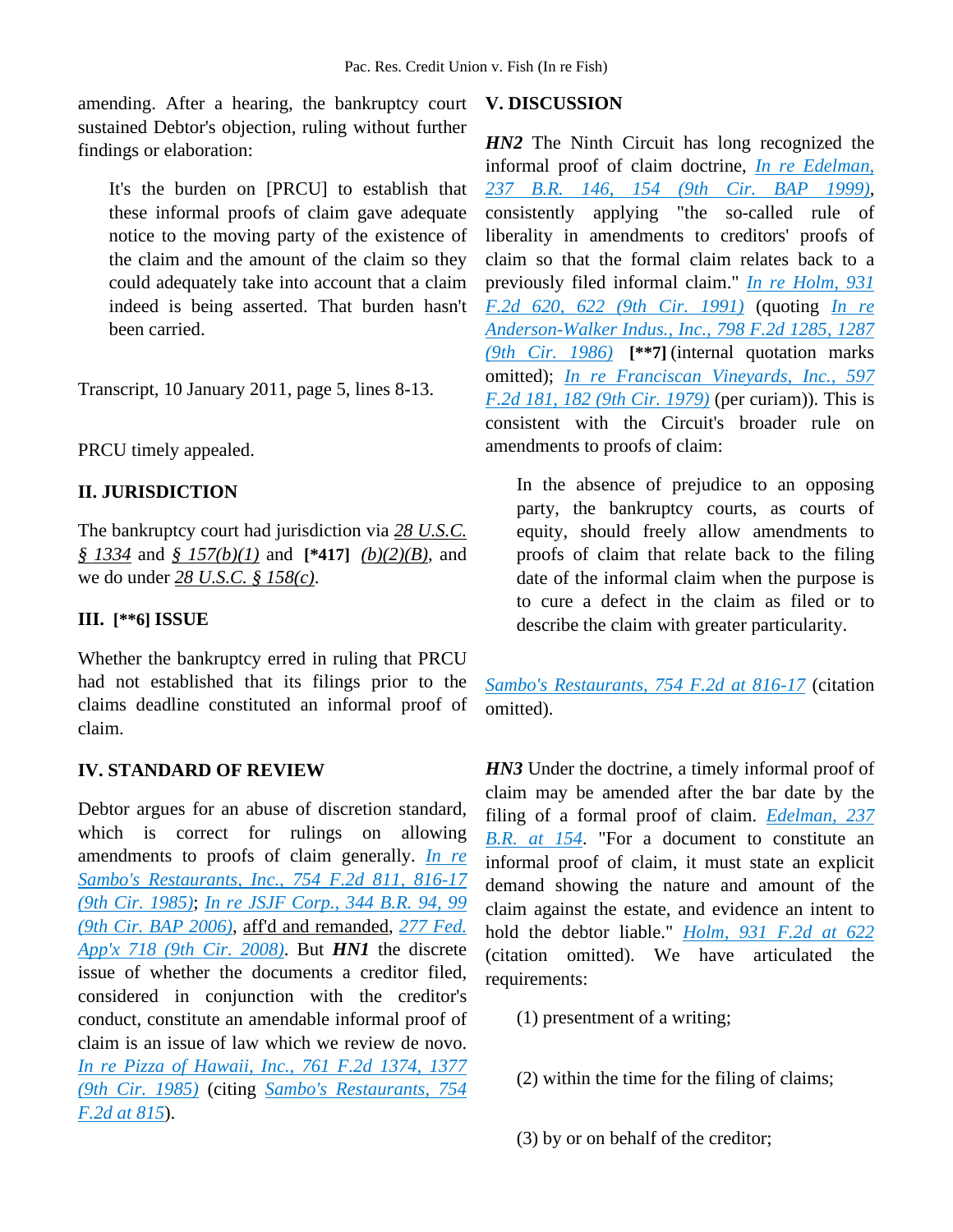- (4) bringing to the attention of the court;
- (5) the nature and amount of a claim **[\*\*8]** asserted against the estate.

#### *[Edelman, 237 B.R. at 155](http://advance.lexis.com/api/document?collection=cases&id=urn:contentItem:3X5Y-2MK0-0039-01W0-00000-00&context=1000516)*.

Various documents have been held to be informal proofs of claim, including a disclosure statement, *[Holm, 931 F.2d at 622-23](http://advance.lexis.com/api/document?collection=cases&id=urn:contentItem:3S4X-DCV0-008H-V4Y8-00000-00&context=1000516)*; a complaint for relief from the automatic stay with attachments, *[Pizza of](http://advance.lexis.com/api/document?collection=cases&id=urn:contentItem:3S4X-H7X0-0039-P055-00000-00&context=1000516)  [Hawaii, 761 F.2d at 1381-82](http://advance.lexis.com/api/document?collection=cases&id=urn:contentItem:3S4X-H7X0-0039-P055-00000-00&context=1000516)*; a district court complaint combined with the creditor's correspondence with debtor's counsel, and her joint motion with the debtor to transfer the case to the bankruptcy court, *[Sambo's Restaurants, 754 F.2d at](http://advance.lexis.com/api/document?collection=cases&id=urn:contentItem:3S4X-JH40-0039-P4MV-00000-00&context=1000516)  [815-16](http://advance.lexis.com/api/document?collection=cases&id=urn:contentItem:3S4X-JH40-0039-P4MV-00000-00&context=1000516)*; and a letter to the bankruptcy trustee, even though it had not been filed with the bankruptcy court. *[Franciscan Vineyards, 597 F.2d at 182-83](http://advance.lexis.com/api/document?collection=cases&id=urn:contentItem:3S4W-W1J0-0039-M24M-00000-00&context=1000516)*.

In all these cases the courts focused not on the type of document, but on its contents **[\*418]** and the creditor's conduct. For example, in Holm, the disclosure statement (1) was filed with the court, (2) made an explicit demand against the estate and indicated the creditor intended to hold the debtor liable for the debt, and (3) stated that the nature of the claim was a state court judgment in the amount of \$232,960. The Ninth Circuit held this sufficient for an informal proof of claim. *[Holm, 931 F.2d at](http://advance.lexis.com/api/document?collection=cases&id=urn:contentItem:3S4X-DCV0-008H-V4Y8-00000-00&context=1000516)  [623](http://advance.lexis.com/api/document?collection=cases&id=urn:contentItem:3S4X-DCV0-008H-V4Y8-00000-00&context=1000516)*.

In Pizza of Hawaii, the complaint for relief from stay **[\*\*9]** stated the creditor's desire to join the debtor as a defendant in the civil case, which the court held evidenced intent to hold the estate liable. The exhibits attached to the complaint detailed the nature and contingent amount of the claim. Further, the Circuit held that the complaint satisfied the requirements for an informal proof of claim even though it did not quantify all of the amounts sought,

because the nature of the claims were such that damages could not be fully ascertained without extensive evidence. *[761 F.2d at 1381](http://advance.lexis.com/api/document?collection=cases&id=urn:contentItem:3S4X-H7X0-0039-P055-00000-00&context=1000516)*. The court also noted that the creditor's objections to debtor's disclosure statement and plan evidenced the intent to hold debtor liable. *[Id. at 1381 n.12](http://advance.lexis.com/api/document?collection=cases&id=urn:contentItem:3S4X-H7X0-0039-P055-00000-00&context=1000516)*.

Here, PRCU filed written motions for relief from stay clearly setting forth the amounts due on each loan and PRCU's intent to hold the Debtor liable for the deficiencies. They were filed before the deadline, described the nature of the obligations and attached the loan documentation and vehicle titles, and stated the total amounts of the claims. The documents contained the essential elements: writing(s) filed by the creditor before the claims deadline with explicit demands, showing the nature and amount **[\*\*10]** of the claims against the estate, and evidencing the intent to hold Debtor liable. *[Holm, 931 F.2d at 622](http://advance.lexis.com/api/document?collection=cases&id=urn:contentItem:3S4X-DCV0-008H-V4Y8-00000-00&context=1000516)*. Further, PRCU noted in its objection to confirmation, also filed before the claims deadline, that according to the Debtor's schedules there was a deficiency of \$55,000, rendering it an unsecured creditor. PRCU also stated in the objection that it considered itself a member of the class of unsecured creditors.

Although PRCU's filings did not state the ultimate amount of the unsecured claim, here, as in *[Pizza of](http://advance.lexis.com/api/document?collection=cases&id=urn:contentItem:3S4X-H7X0-0039-P055-00000-00&context=1000516)  [Hawaii](http://advance.lexis.com/api/document?collection=cases&id=urn:contentItem:3S4X-H7X0-0039-P055-00000-00&context=1000516)*, that amount could not be determined before the deadline for filing proofs of claim. The bankruptcy court erred in ruling that the documents were inadequate to put Debtor on notice of PRCU's unsecured claim, and it is not clear from the record whether the bankruptcy court considered PRCU's conduct.

Debtor misses the point in arguing that a bankruptcy court has no discretion to allow a late filed claim, citing *[In re Osborne, 76 F.3d 306 \(9th](http://advance.lexis.com/api/document?collection=cases&id=urn:contentItem:3S4X-4D10-006F-M3BR-00000-00&context=1000516)  [Cir. 1996\)](http://advance.lexis.com/api/document?collection=cases&id=urn:contentItem:3S4X-4D10-006F-M3BR-00000-00&context=1000516)* and *[In re Tomlan, 102 B.R. 790 \(E.D.](http://advance.lexis.com/api/document?collection=cases&id=urn:contentItem:3S42-9VS0-0054-4135-00000-00&context=1000516)  [Wash. 1989\)](http://advance.lexis.com/api/document?collection=cases&id=urn:contentItem:3S42-9VS0-0054-4135-00000-00&context=1000516)*, aff'd per curiam, *907 F.2d 114 (9th Cir. 1990)*. PRCU does not contend otherwise; rather the issue here is whether its filings and